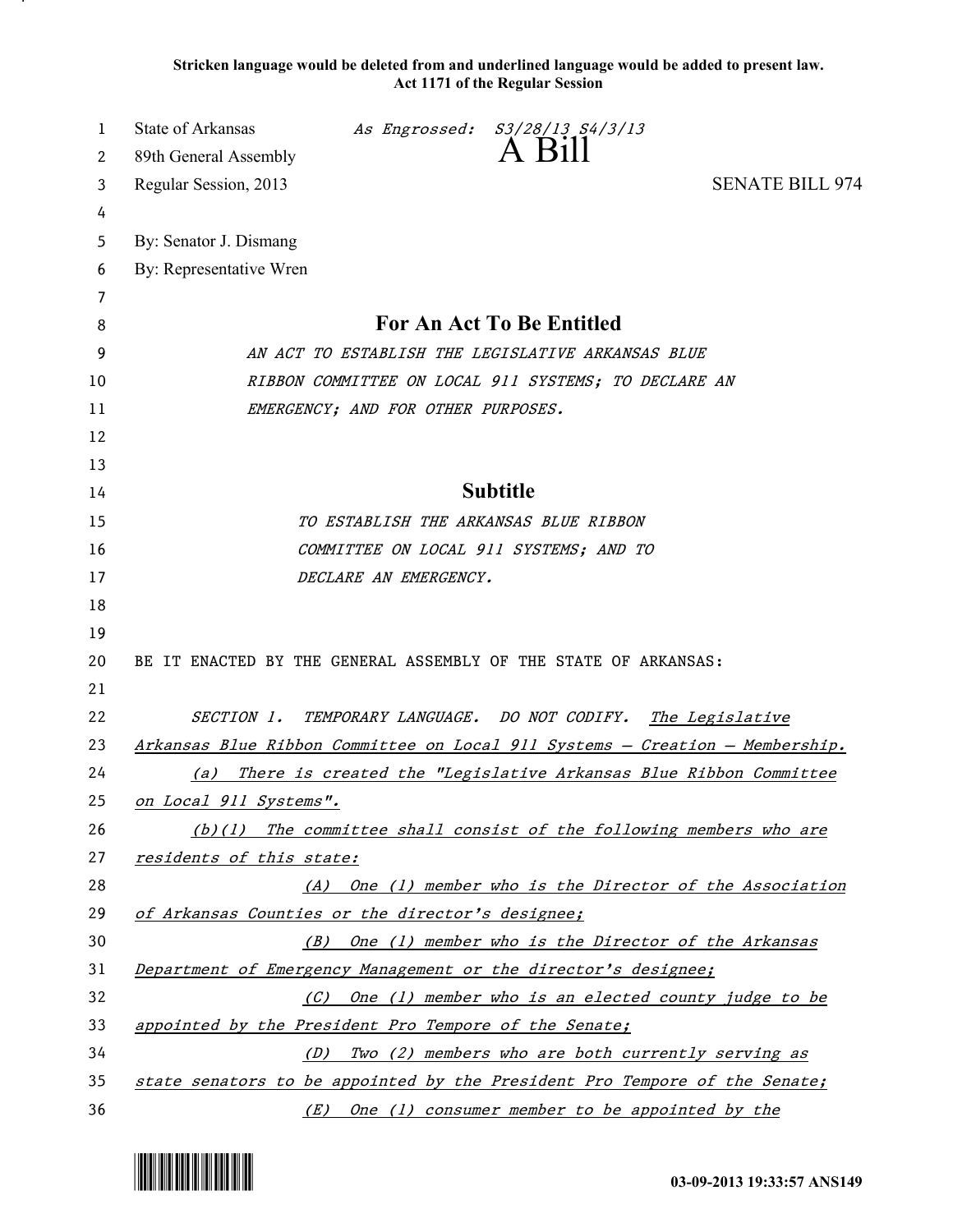| 1  | President Pro Tempore of the Senate;                                         |
|----|------------------------------------------------------------------------------|
| 2  | (F) One (1) member who is currently serving as a mayor to                    |
| 3  | be appointed by the Speaker of the House of Representatives;                 |
| 4  | Two (2) members who are both currently serving as<br>(G)                     |
| 5  | state representatives to be appointed by the Speaker of the House of         |
| 6  | Representatives; and                                                         |
| 7  | One (1) consumer member to be appointed by the Speaker<br>(H)                |
| 8  | of the House of Representatives.                                             |
| 9  | (2) If any vacancy occurs on the committee, the vacancy shall be             |
| 10 | filled by the same process as the original appointment.                      |
| 11 | $(c)(1)$ The President Pro Tempore of the Senate shall appoint one (1)       |
| 12 | of the Senators who is a member of the committee as cochair and the Speaker  |
| 13 | of the House of Representatives shall appoint one (1) of the Representatives |
| 14 | who is a member of the committee as cochair.                                 |
| 15 | (2) The first and subsequent meetings shall be at the call of                |
| 16 | the cochairs at a location within the state at the call of the cochairs.     |
| 17 | (3) The committee shall establish rules and procedures for                   |
| 18 | conducting its business.                                                     |
| 19 | $(4)$ A majority of the members of the committee shall constitute            |
| 20 | a quorum for transacting business of the committee.                          |
| 21 | $(d)(1)$ The committee may create advisory task forces as it deems           |
| 22 | necessary.                                                                   |
| 23 | The members of the task forces or other persons drawn from<br>(2)            |
| 24 | outside the committee or task force shall serve at the pleasure of the       |
| 25 | <u>committee.</u>                                                            |
| 26 |                                                                              |
| 27 | SECTION 2. TEMPORARY LANGUAGE. DO NOT CODIFY. Legislative Arkansas           |
| 28 | Blue Ribbon Committee on Local 911 Systems - Duties.                         |
| 29 | The Legislative Arkansas Blue Ribbon Committee on Local 911 Systems          |
| 30 | <u>shall</u> :                                                               |
| 31 | Perform a detailed and comprehensive study of local 911<br>(1)               |
| 32 | systems across the State of Arkansas;                                        |
| 33 | Seek input from all appropriate sources including state,<br>(2)              |
| 34 | county, and municipal elected officials to determine the current state of    |
| 35 | local 911 systems across the State of Arkansas;                              |
| 36 | (3) Research the number, location, staffing, and equipment of                |

03-09-2013 19:33:57 ANS149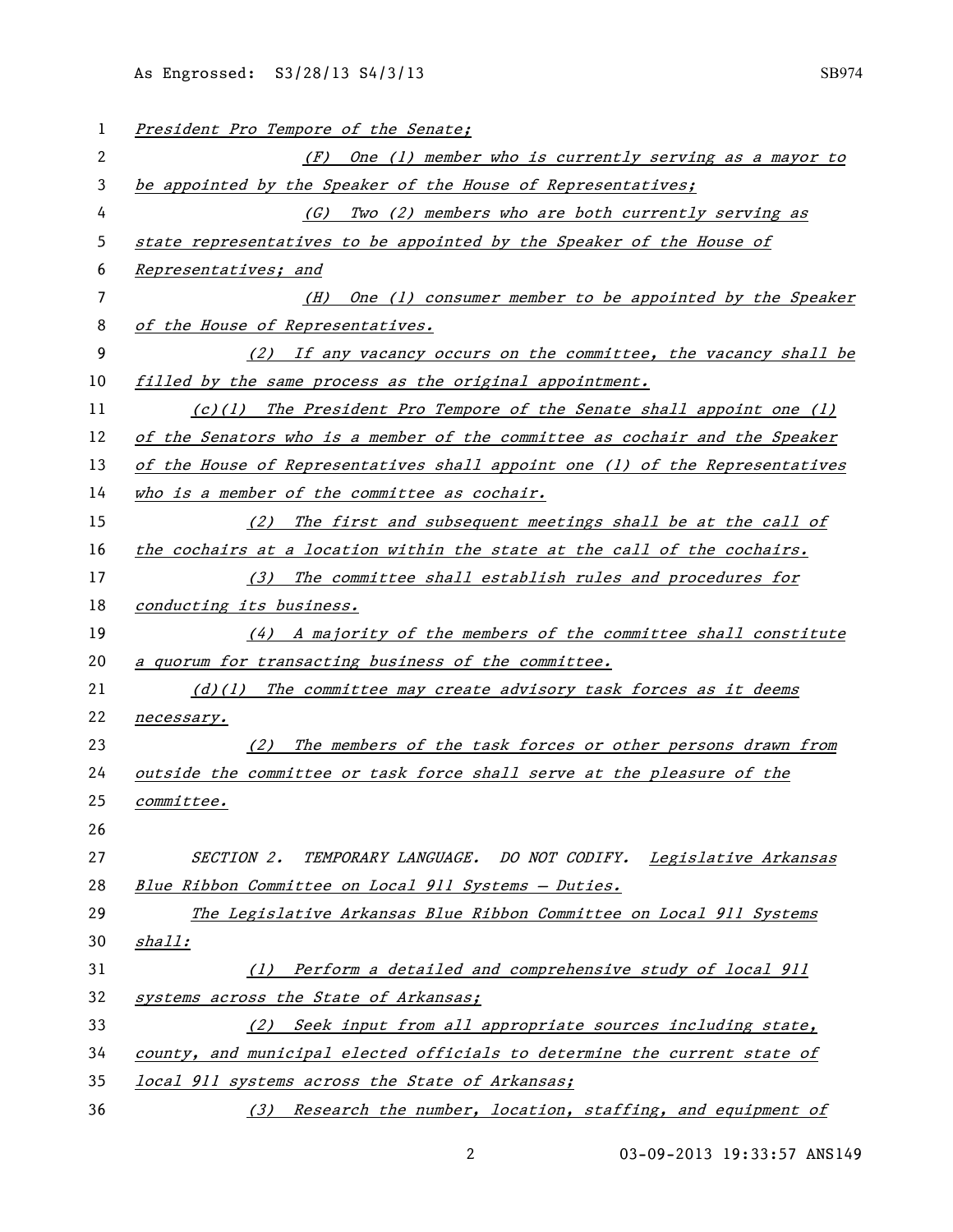| 1  | each Public Safety Answering Point or "PSAP" in every county in the state;    |
|----|-------------------------------------------------------------------------------|
| 2  | (4) Determine if there are local 911 systems with overlap and                 |
| 3  | inefficiencies within the counties of this state;                             |
| 4  | Identify all current funding for 911 systems;<br>(5)                          |
| 5  | (6) Identify all training that is required or available for 911               |
| 6  | personnel within this state;                                                  |
| 7  | (7) Obtain research and information from within this state and                |
| 8  | other states related to 911 systems;                                          |
| 9  | (8) Consider appropriate solutions that provide a statewide 911               |
| 10 | network that is efficient and effective; and                                  |
| 11 | (9) Make recommendations to the Governor, President Pro Tempore               |
| 12 | of the Senate, and the Speaker of the House of Representatives.               |
| 13 |                                                                               |
| 14 | <i>SECTION 3.</i><br>TEMPORARY LANGUAGE. DO NOT CODIFY. Legislative Arkansas  |
| 15 | Blue Ribbon Committee on Local 911 Systems - Report - Recommendations.        |
| 16 | The Legislative Arkansas Blue Ribbon Committee on Local 911<br>(a)            |
| 17 | Systems shall submit a report and its recommendations on or before September  |
| 18 | 1, 2014.                                                                      |
| 19 | The report shall be submitted to:<br>(b)                                      |
| 20 | The Governor;<br>(1)                                                          |
| 21 | The President Pro Tempore of the Senate; and<br>(2)                           |
| 22 | The Speaker of the House of Representatives.<br>(3)                           |
| 23 |                                                                               |
| 24 | SECTION 4. TEMPORARY LANGUAGE. DO NOT CODIFY. Legislative Arkansas            |
| 25 | Blue Ribbon Committee on Local 911 Systems - Staff support.                   |
| 26 | The Arkansas Department of Emergency Management and the Bureau of             |
| 27 | Legislative Research shall provide staff support for the Legislative Arkansas |
| 28 | Blue Ribbon Committee on Local 911 Systems.                                   |
| 29 |                                                                               |
| 30 | TEMPORARY LANGUAGE. DO NOT CODIFY. Legislative Arkansas<br><i>SECTION 5.</i>  |
| 31 | Blue Ribbon Committee on Local 911 Systems - Per diem.                        |
| 32 | Legislative and nonlegislative members of the Legislative Arkansas Blue       |
| 33 | Ribbon Committee on Local 911 Systems are entitled to per diem and mileage at |
| 34 | the same rate authorized by law for attendance at meetings of interim         |
| 35 | committees of the General Assembly and shall be paid from the funds in the    |
| 36 | Arkansas 911 Rural Enhancement Program Cash Fund at the Arkansas Department   |

03-09-2013 19:33:57 ANS149